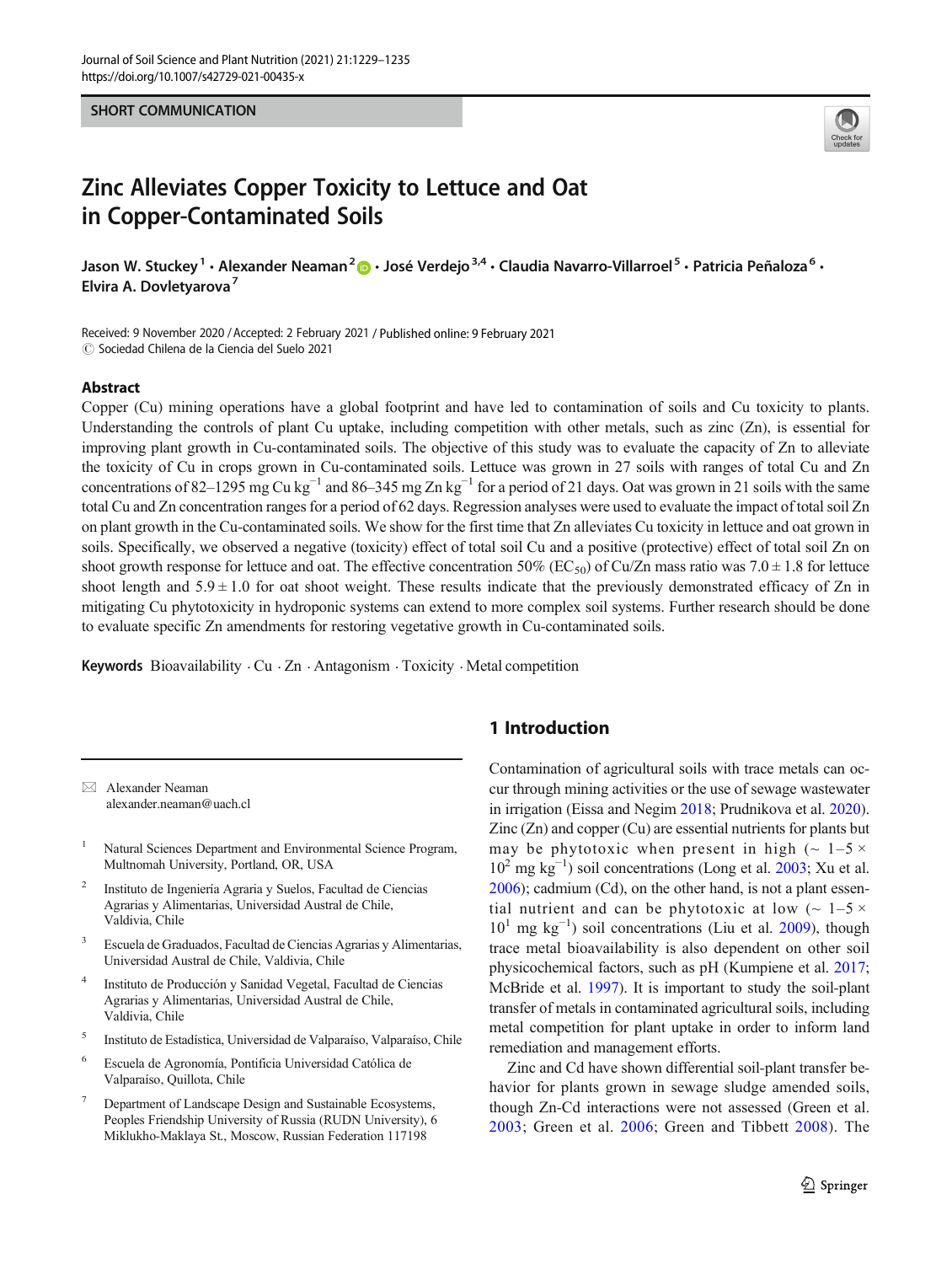specific mechanisms of Zn-Cd interactions in soil-plant systems are not fully resolved and are typically studied in hydroponic systems or with unpolluted soils enriched (spiked) with metals (De Oliveira and Tibbett [2018;](#page-5-0) Sarwar et al. [2010](#page-6-0); Zhou et al. [2019](#page-6-0)). The former approach cannot represent real soil, whereas the latter approach has been criticized due to discrepancies between metal toxicity measurements in freshly spiked soils and those in long-term contaminated soils (Neaman et al. [2020a\)](#page-5-0). Nevertheless, in hydroponic studies, Zn (as  $Zn^{2+}$ ) may inhibit Cd uptake within plant roots (Dong et al. [2019;](#page-5-0) Gao et al. [2020](#page-5-0)). Likewise, foliar application of Zn may be used to limit Cd transfer to important staple crops, such as rice and wheat (Javed et al. [2016;](#page-5-0) Wang et al. [2018](#page-6-0)).

The capacity of Zn to limit Cd transfer from soils to plants may extend to other divalent metals, such as Cu, though the potential of Zn to alleviate Cu toxicity to plants grown in Cucontaminated soils is still largely unexplored. What is known about the role of Zn in alleviating Cu phytotoxicity has been limited to aquatic systems. For instance, Cu toxicity to plants may be alleviated by Zn, as shown for aquatic duckweed (Dirilgen and Inel [1994;](#page-5-0) Upadhyay and Panda [2010](#page-6-0)). Furthermore, hydroponic studies have shown that Zn may alleviate Cu toxicity to lettuce (Le et al. [2013;](#page-5-0) Liu et al. [2014;](#page-5-0) Versieren et al. [2014](#page-6-0)).

More recently, an increase in shoot biomass of common bean (Phaseolus vulgaris L.) was best explained by the Cu/Zn ratio of a Cu-contaminated soil in a bioassay evaluating sym-biotic N<sub>2</sub> fixation (Stowhas et al. [2018](#page-6-0)). Symbiotic N<sub>2</sub> fixation increased with decreasing soil Cu/Zn ratio, suggesting that Zn alleviated Cu toxicity to  $N_2$ -fixing microbes. This finding reveals the potential importance of Zn in alleviating Cu toxicity in crops grown in Cu-contaminated soils. In the light of this new insight, the objective of the present study was to assess the impact of soil Zn on Cu toxicity to lettuce (Lactuca sativa L.) and oat (Avena sativa L.) grown in these soils. We provide the first demonstration of Zn alleviating Cu toxicity to lettuce and oat grown in field-collected soils.

### 2 Material and Methods

Twenty-seven agricultural topsoils (0–20 cm) located within mining impacted areas of the Aconcagua River basin and the Puchuncaví Valley in Chile were sampled to obtain a range of total concentrations of Cu and Zn based on prior sampling knowledge. The Aconcagua River basin contains diffuse pollution (Aguilar et al. [2011](#page-4-0); Delgadillo et al. [2017](#page-5-0); Verdejo et al. [2015\)](#page-6-0), whereas the Puchuncaví Valley soils have received point source pollution from a Cu smelter (González et al. [2014](#page-5-0); Tapia-Gatica et al. [2020](#page-6-0)). The samples were dried in an oven at 40 °C for 48 h, then sieved through a 2-mm mesh and homogenized.

The physicochemical characterization of the soils including texture, organic matter content, pH, electrical conductivity, and available macronutrient (N, P, K) concentrations (Tables 1 and [2](#page-2-0)) was conducted using standard methods (Rodríguez [1992](#page-6-0); Sadzawka et al. [2006](#page-6-0); Sheldrick and Wang [1993](#page-6-0); Sparks et al. [1996\)](#page-6-0). Total metal concentrations were determined by atomic absorption spectroscopy after soil digestion in boiling nitric acid followed by perchloric acid addition (Maxwell [1968\)](#page-5-0). Quality was assured by similarly digesting in duplicate certified reference material (PACS-2 obtained from the National Research Council Canada). The obtained values were within 10% of the certified value. Soluble metal concentrations in  $0.1$  M KNO<sub>3</sub> extracts were measured by atomic absorption spectroscopy (Stuckey et al. [2008\)](#page-6-0). Free Cu<sup>2+</sup> activity was measured in a 0.1 M KNO<sub>3</sub> extract using a  $Cu^{2+}$  ion selective electrode (Rachou et al. [2007a\)](#page-6-0).

Lettuce (Lactuca sativa L.) and oat (Avena sativa L.) are recommended as representative organisms in bioassays to evaluate soil quality (ISO 11269-2 [2005](#page-5-0); ISO 22030 [2005;](#page-5-0) OECD 208 [2006](#page-5-0)) and were used for evaluation of metal phytotoxicity in the present study. For the lettuce bioassay, each of the 27 topsoils was placed in its own set of four replicate containers, which were arranged according to a fully randomized design within a growth chamber with 16 h of light (at an intensity of  $30,000 \pm 1000$  Lux and active photosynthetic

Table 1 General physicochemical properties of soils used for lettuce bioassay ( $n = 27$ )

| Soil property                       | Unit                 |         | Median Mean $\pm$ SD Range |                  |
|-------------------------------------|----------------------|---------|----------------------------|------------------|
| Electrical conductivity dS $m^{-1}$ |                      | 2.0     | $2.6 \pm 2.2$              | $0.2 - 10.4$     |
| $pH$ in $KNO_3$                     |                      | 7.2     | $7.0 \pm 0.5$              | $5.7 - 7.6$      |
| $pCu^{2+}$ in KNO <sub>3</sub>      |                      | 8.6     | $8.6 \pm 0.7$              | $6.8 - 9.8$      |
| Organic matter                      | $\%$                 | 3.3     | $3.1 \pm 1.3$              | $0.7 - 5.8$      |
| Available N                         | $mg \text{ kg}^{-1}$ | 25      | $33 + 26$                  | $4 - 134$        |
| Available P                         | $mg \text{ kg}^{-1}$ | 32      | $48 + 35$                  | $8 - 123$        |
| Available K                         | $mg \text{ kg}^{-1}$ | 255     | $302 \pm 250$              | 78-1143          |
| Total Cu                            | $mg \ kg^{-1}$       | 355     | $418 + 285$                | $82 - 1295$      |
| Total As                            | $mg \text{ kg}^{-1}$ | 21      | $20 \pm 9$                 | $7 - 41$         |
| Total Zn                            | $mg \text{ kg}^{-1}$ | 147     | $160 \pm 59$               | 86–345           |
| <b>Total Pb</b>                     | $mg \text{ kg}^{-1}$ | 43      | $46 \pm 17$                | $25 - 97$        |
| Soluble Cu                          | $mg L^{-1}$          | 0.14    | $0.22 \pm 0.17$            | $0.04 - 0.71$    |
| Soluble As                          | $mg L^{-1}$          | 0.02    | $0.04 \pm 0.05$            | $0.002 - 0.18$   |
| Soluble Zn                          | $mg L^{-1}$          | 0.015   | N/A                        | $< 0.005 - 1.38$ |
| Soluble Pb                          | $mg L^{-1}$          | < 0.050 | N/A                        | N/A              |
| Sand                                | $\%$                 | 52      | $54 \pm 21$                | $21 - 95$        |
| Clay                                | $\%$                 | 17      | $18\pm9$                   | $5 - 37$         |
| Silt                                | $\%$                 | 30      | $28 \pm 13$                | $0 - 44$         |
|                                     |                      |         |                            |                  |

SD standard deviation,  $N/A$  not available due to majority of values were found under the detection limit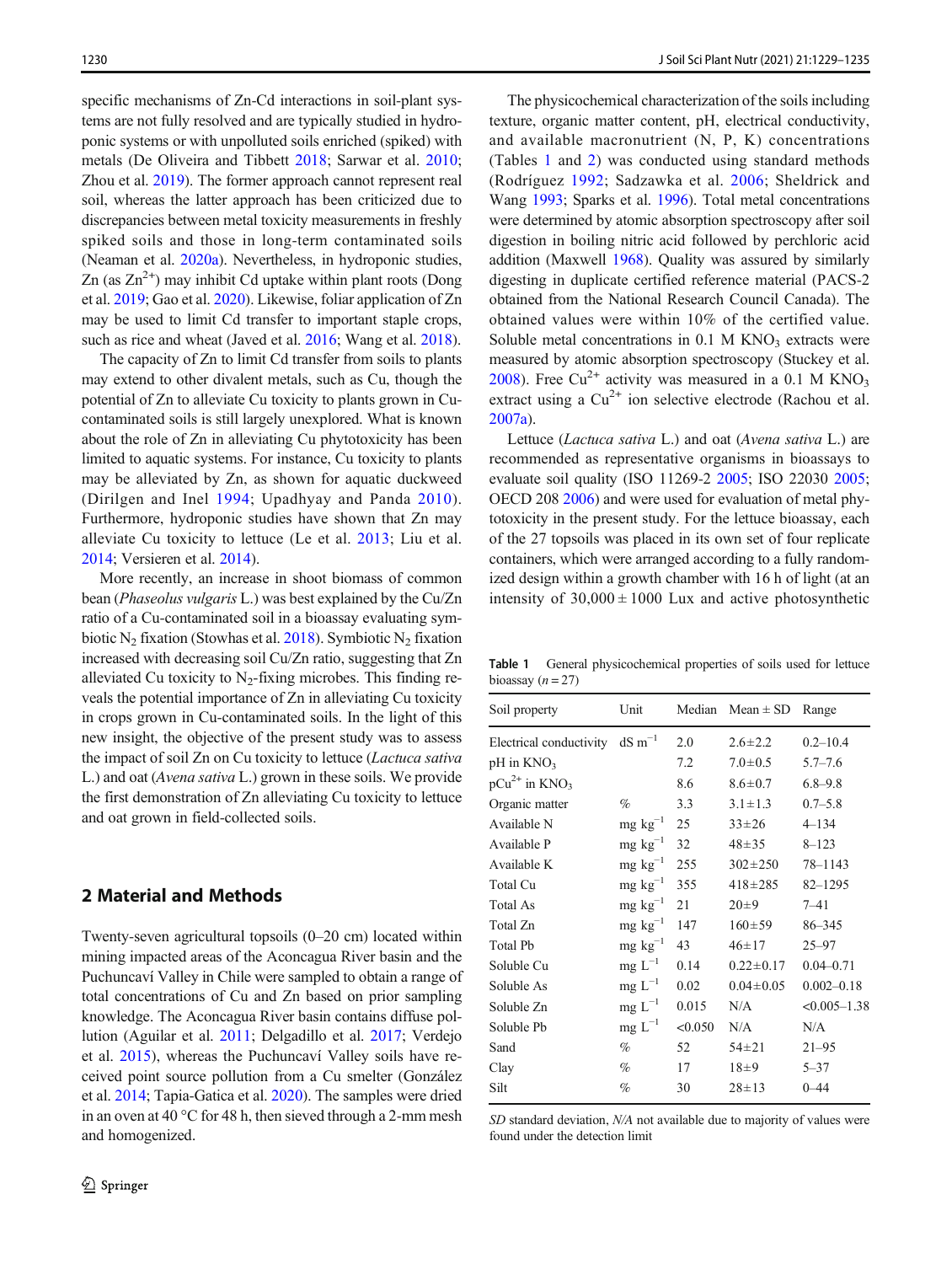<span id="page-2-0"></span>**Table 2** Physicochemical properties of soils used for oat bioassay  $(n =$ 21)

| Soil property                  | Unit                  | Median  | $Mean \pm SD$   | Range            |
|--------------------------------|-----------------------|---------|-----------------|------------------|
| Electrical conductivity        | $dS \, \text{m}^{-1}$ | 2.0     | $2.3 \pm 1.4$   | $0.2 - 4.7$      |
| $pH$ in $KNO_3$                |                       | 7.3     | $7.1 \pm 0.5$   | $5.7 - 7.6$      |
| $pCu^{2+}$ in KNO <sub>3</sub> |                       | 8.6     | $8.6 \pm 0.8$   | $6.8 - 9.8$      |
| Organic matter                 | %                     | 3.3     | $3.1 \pm 1.4$   | $0.7 - 5.8$      |
| Available N                    | $mg \ kg^{-1}$        | 26      | $30 \pm 18$     | $4 - 76$         |
| Available P                    | $mg \text{ kg}^{-1}$  | 30      | $46 + 37$       | $8 - 123$        |
| Available K                    | $mg \text{ kg}^{-1}$  | 190     | $285 \pm 251$   | 78-1143          |
| Total Cu                       | $mg \text{ kg}^{-1}$  | 426     | $439 \pm 287$   | $82 - 1295$      |
| Total As                       | $mg \text{ kg}^{-1}$  | 22      | $21 \pm 9$      | $7 - 41$         |
| Total Zn                       | $mg \text{ kg}^{-1}$  | 139     | $155 \pm 59$    | 86-345           |
| Total Pb                       | $mg \text{ kg}^{-1}$  | 47      | $46 \pm 14$     | $25 - 88$        |
| Soluble Cu                     | $mg L^{-1}$           | 0.14    | $0.21 \pm 0.15$ | $0.04 - 0.56$    |
| Soluble As                     | $mg L^{-1}$           | 0.02    | $0.04 \pm 0.05$ | $0.002 - 0.18$   |
| Soluble Zn                     | $mg L^{-1}$           | 0.015   | N/A             | $< 0.005 - 1.38$ |
| Soluble Pb                     | $mg L^{-1}$           | < 0.050 | N/A             | N/A              |
| Sand                           | $\%$                  | 52      | $55 + 23$       | $21 - 95$        |
| Clay                           | $\%$                  | 17      | $17\pm10$       | $5 - 37$         |
| Silt                           | %                     | 31      | $28 \pm 14$     | $0 - 43$         |

SD standard deviation, N/A not available due to majority of values were found under the detection limit

radiation of  $366 \pm 13$  µmol m<sup>-2</sup> s<sup>-1</sup>). Relative humidity was  $50 \pm 5\%$  (in the "Material and Methods" section, mean value  $\pm$ standard deviation) during the day and  $70 \pm 5\%$  during the night; diurnal temperature was  $25 \pm 1$  °C, whereas nocturnal temperature was  $20 \pm 1$  °C. In each container, ten seeds were planted initially. After 7 days, the planting density was thinned such that 5 plants remained in each container. The lettuce plants were harvested at 21 days from planting. Shoot length was measured from the root neck up to the distal end of the last leaf. Dry shoot mass was determined after 48 h of drying at 70 °C.

A long-term oat bioassay was performed on 21 topsoils in quadruplicate. The containers were arranged in a fully randomized design in a greenhouse under natural light at the Escuela de Agronomía of the Pontificia Universidad Católica de Valparaíso in Quillota, Chile. The average temperature was  $18 \pm 8$  °C, and the relative humidity was  $80 \pm$ 13%. Ten seeds were planted per container. Shoot length and dry shoot mass were measured 62 days after sowing using the same methods as for the lettuce bioassay.

Simple and multiple regressions were used to assess the relationships between the plant shoot growth and the physicochemical soil properties. Statistical analyses were performed using Minitab 17 Statistical Software (2010). Effective concentrations  $(EC_x)$  were calculated using the Toxicity Relationship Analysis Program (TRAP) version 1.22 (US EPA [2013](#page-6-0)). The 3D figures were plotted using SYSTAT for Windows 13.1.

# 3 Results and Discussion

The lettuce shoot Cu concentrations were well explained by total soil Cu concentrations and soil organic matter, with both variables being significant ( $p < 0.05$ ). Specifically, we found a positive effect of total soil Cu and a negative effect of soil organic matter on shoot Cu concentrations, as described by the following regression equation:

Shoot Cu concentration  $= 6.77 + 0.018$  total soil Cu  $(1)$ 

 $-1.50$  soil organic matter;  $(R2 = 0.56; p < 0.001)$ ,

where shoot Cu concentration is in mg  $kg^{-1}$ ; total soil Cu is in mg kg<sup>-1</sup>; soil organic matter is in %. The interaction between total soil Cu and soil organic matter was not significant  $(p > 0.05)$ , indicating that these two variables acted as independent factors. Importantly, there was no correlation between total soil Cu and soil organic matter  $(p > 0.05)$ ; thus, there was no collinearity in Eq. (1).

According to Rachou et al. [\(2007b\)](#page-6-0), the kinetics of the mobilization of the elements from the solid phase to the soil solution decreases with increasing concentration of soil organic matter. Thus, the decrease in the flow of Cu from the solid phase to the soil solution can, in turn, reduce its phytoavailability for lettuce. However, oat shoot Cu concentrations were not explained by total soil Cu nor by soil physicochemical characteristics. Likewise, physicochemical characteristics such as soil pH, soluble Cu and Zn, or free  $Cu^{2+}$  did not have a significant effect on plant growth  $(p > 0.05)$ .

On the other hand, the lettuce shoot growth response was well explained by total soil concentrations of Cu and Zn (Fig. [1a\)](#page-3-0), with both variables being significant ( $p < 0.05$ ). Specifically, we found a negative (toxicity) effect of total soil Cu and a positive (protective) effect of total soil Zn on shoot growth response, as described by the following regression equation:

$$
ext{Show the graph} = 8.0 - 0.005 \text{ total soil Cu} \tag{2}
$$

 $\phi + 0.02$  total soil Zn;  $\left(R^2 = 0.45; p < 0.001\right)$ ,

where shoot length is in cm; total soil Cu and total soil Zn are in mg kg−<sup>1</sup> . The interaction between total soil Cu and total soil Zn was not significant ( $p > 0.05$ ), indicating that Cu and Zn acted as independent factors. Importantly, there was no correlation between total soil Cu and total soil Zn  $(p > 0.05)$ ; thus, there was no collinearity in Eq. (2). Unlike shoot length, shoot weight was not a sensitive response variable for lettuce.

Similar to the lettuce bioassay, total soil Zn improved oat biomass growth and total soil Cu decreased biomass growth,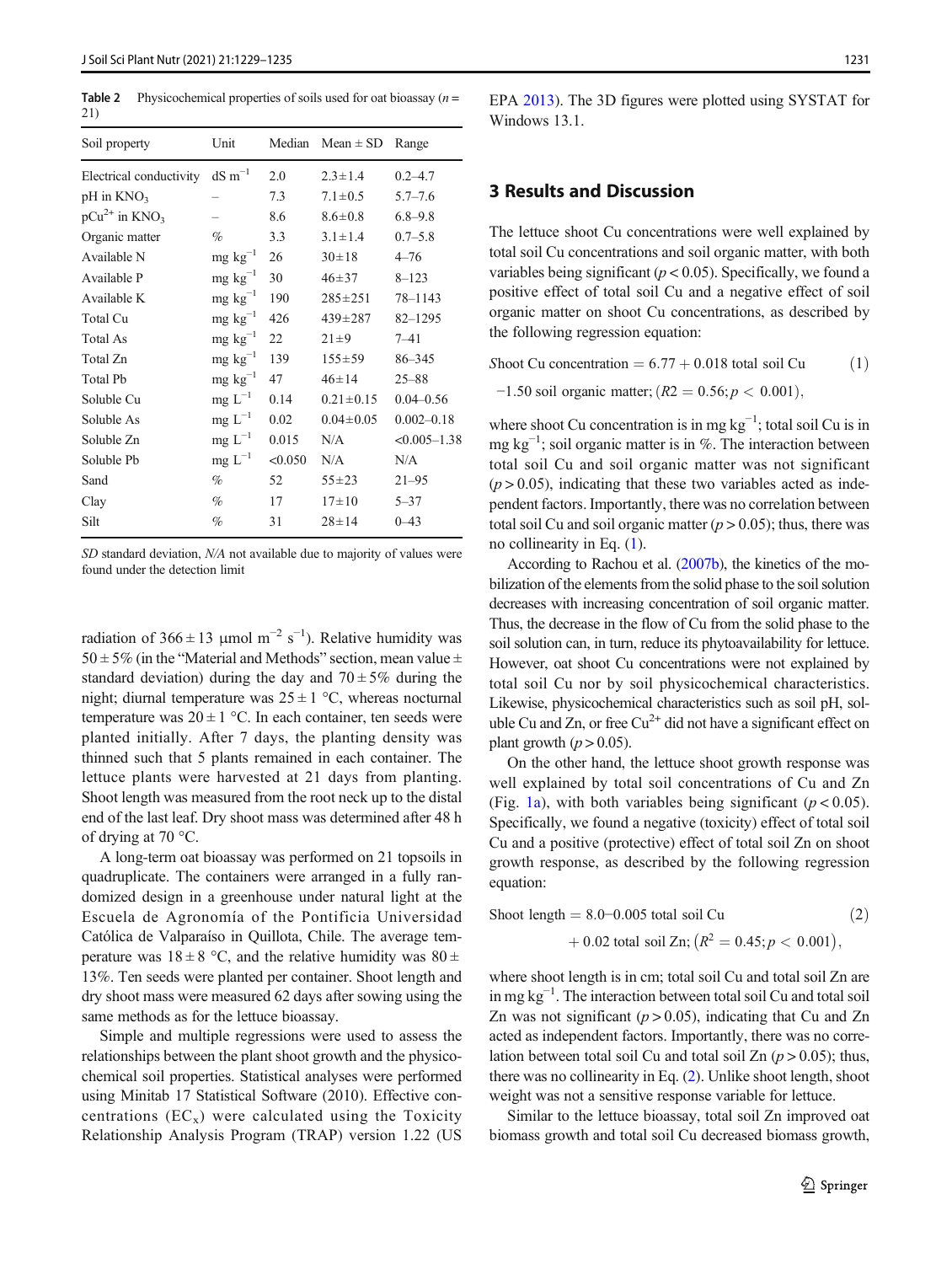<span id="page-3-0"></span>

Fig. 1 Lettuce shoot length ( a), oat shoot length ( b), and oat shoot weight ( c) as a function of total soil concentrations of Cu and Zn. The surface is obtained using a distance-weighted least square smoothing

though these relationships were clearer for oat shoot mass than for oat shoot length (Fig. 1b and c). Nevertheless, increasing the total soil Cu/Zn ratio significantly decreased both oat shoot length and oat shoot mass according to the following regression equations:

Show length = 
$$
70503 - 18180
$$
 total soil Cu

\n(3)

\n/total soil Zn;  $(R^2 = 0.56; p < 0.0002)$ 

\nShow mass =  $144852 - 12340$  total soil Cu

\n(4)

/total soil Zn;  $(R^2 = 0.54; p < 0.0002)$ 

where shoot length is in cm; shoot mass is in g; total soil Cu and total soil Zn are in mg  $kg^{-1}$ .

Taken together, the lettuce and oat bioassays suggest that Zn alleviates Cu toxicity. Likewise, comparative toxicity studies provide strong evidence that Cu is considerably more phytotoxic than Zn under the same experimental conditions (Cheung et al. [1989;](#page-5-0) Ebbs and Kochian [1997](#page-5-0); Kinraide et al. [2004;](#page-5-0) Pillay et al. [1994](#page-6-0)). Copper, similar to Cd, can interfere with the activities of antioxidative enzymes in plants, resulting in the overproduction of reaction oxygen species (e.g.,  $H_2O_2$ ) that induce oxidative damage and lipid peroxidation (Milone et al. [2003](#page-5-0)). The ability of Zn to counteract this metal-induced oxidative stress mechanism of phytotoxicity has been more clearly demonstrated in the case of Cd as the toxicant (Hassan et al. [2005;](#page-5-0) Milone et al. [2003](#page-5-0); Venkatachalam et al. [2017;](#page-6-0) Zhao et al. [2011](#page-6-0)). Yet, in the case of Cd or Cu as the toxicant, Zn can protect lipids from oxidative degradation and may increase the biosynthesis of antioxidative enzymes (Aravind and Prasad [2003](#page-5-0); Cakmak [2000](#page-5-0); Upadhyay and Panda [2010](#page-6-0)). Furthermore, Zn may increase photosynthetic pigment production, promoting plant growth (Upadhyay and Panda [2010\)](#page-6-0).

**Table 3** Effective concentration ( $EC_{10}$ ,  $EC_{25}$ , and  $EC_{50}$ ) of Cu/Zn molar ratios for responses of shoot length in lettuce and shoot length and shoot growth in oat, along with the 95% confidence intervals

| Plant response       | Effective concentration |                      |                      |  |
|----------------------|-------------------------|----------------------|----------------------|--|
|                      | $EC_{10}$               | $EC_{25}$            | $EC_{50}$            |  |
| Lettuce shoot length | 3.3<br>$(1.8 - 4.8)$    | 5.0<br>$(3.9 - 6.2)$ | 7.0<br>$(5.2 - 8.8)$ |  |
| Oat shoot length     | 5.0                     | 6.5                  | 8.3                  |  |
|                      | $(3.9 - 6.0)$           | $(5.7 - 7.4)$        | $(6.8 - 9.9)$        |  |
| Oat shoot weight     | 2.9<br>$(1.5-4.2)$      | 4.3<br>$(3.4 - 5.2)$ | 5.9<br>$(4.8 - 6.9)$ |  |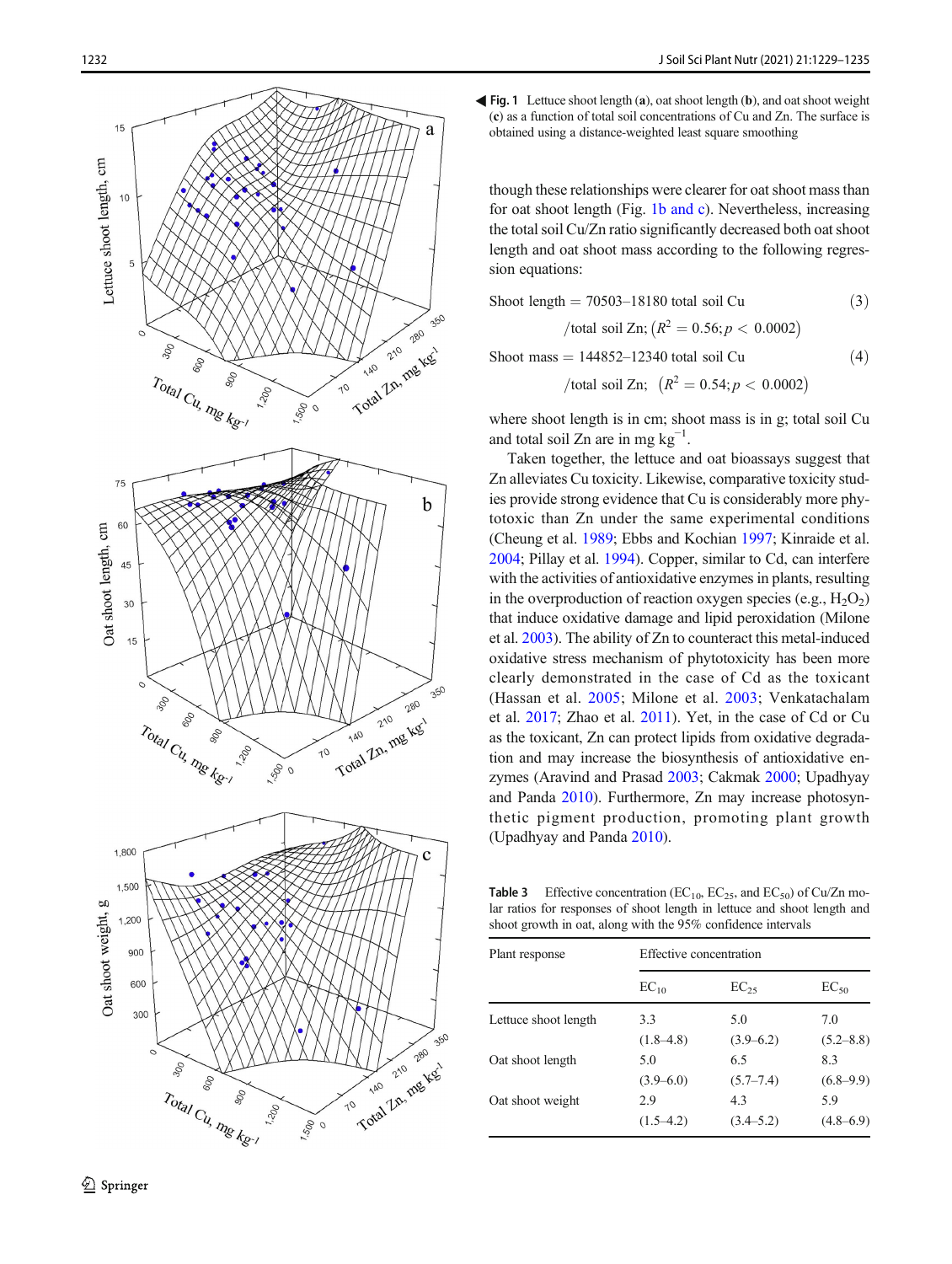<span id="page-4-0"></span>

Fig. 2 Lettuce shoot length (a), oat shoot length (b), and oat shoot weight (c) respect to the control, as a function of the soil Cu/Zn molar ratio. The y-axis represents plant response in experimental pots expressed as a percentage of the response respect to the control pots. A threshold sigmoid regression analysis was used to fit the data (Toxicity Relationship Analysis Program, US Environmental Protection Agency)

At an atomic level, the efficacy of  $\text{Zn}^{2+}$  in inhibiting  $\text{Cu}^{2+}$ activity and toxicity in plants potentially may be explained by a shared classification of Lewis acidity (Lewis [1923](#page-5-0)). Metals of the same Pearson classification of Lewis acidity, such as  $Cu^{2+}$  and  $Zn^{2+}$ , may compete for the same functional groups of biological membranes or proteins (Tomasik et al. [1995](#page-6-0)). In this way,  $Zn^{2+}$  may inhibit the plant uptake of excessive  $Cu^{2+}$ (Montvydiene and Marciulioniene [2007\)](#page-5-0). Versieren et al.

[\(2014\)](#page-6-0) showed that  $\text{Zn}^{2+}$  decreased  $\text{Cu}^{2+}$  toxicity to barley roots grown in resin-buffered nutrient solutions, a phenomenon explained by the Terrestrial Biotic Ligand Model that accounts for ion competition for plant root binding sites (Antunes et al. [2007](#page-5-0); Thakali et al. [2006;](#page-6-0) Wang et al. [2012](#page-6-0)).

The shoot growth of lettuce decreased with increasing soil Cu/Zn ratio (Fig. 2a). The Cu/Zn ratios of the studied soils are equal or greater than the uncontaminated background Cu/Zn ratio of 0.7 for the Valparaiso region (Neaman et al. [2020b\)](#page-5-0). The effective concentration 50% ( $EC_{50}$ ) of Cu/Zn ratio for lettuce shoot growth response was 7.0 with a 95% confidence interval of 5.2–8.8 (Table [3\)](#page-3-0). The mean  $EC_{50}$  values for oat shoot length and weight fell within a similar range (Table [3\)](#page-3-0). Oat weight had a lower  $EC_{25}$  value than oat length did, indicating a more severe phytotoxicity response to the Cu/Zn mo-lar ratio (Fig. 2b and c; Table [3](#page-3-0)). The  $EC_{50}$  values for the Cu/ Zn ratio derived in this study were higher than the  $EC_{50}$  value of 1.0 reported by Stowhas et al.  $(2018)$  $(2018)$  for symbiotic N<sub>2</sub> fixation, using soils of the same study area. Therefore, these findings suggest that lettuce and oat are more tolerant of Cu than are bacteria, consistent with previous evidence that soil microorganisms are more sensitive to metals than are plants or animals (Giller et al. [1999;](#page-5-0) Sauvé et al. [1998\)](#page-6-0).

## 4 Conclusions

Our results showed that zinc (Zn) alleviated copper (Cu) toxicity to lettuce and oat grown in Cu-contaminated soils. These results suggest that the demonstrated capacity of Zn to alleviate phytotoxicity of other divalent metals, such as Cu and cadmium (Cd), in hydroponic systems may extend to actual soil systems. Zinc is less phytotoxic to plants and may compete with Cu through a similar uptake mechanism. Further work to demonstrate the efficacy of Zn in mitigating Cu phytotoxicity under field conditions is warranted.

Funding This research was funded by the FONDECYT project 1200048. Article writing was supported by the RUDN University Strategic Academic Leadership Program.

#### **Declarations**

Conflict of Interest The authors declare no competing interests.

#### References

Aguilar R, Hormazábal C, Gaete H, Neaman A (2011) Spatial distribution of copper, organic matter and pH in agricultural soils affected by mining activities. J Soil Sci Plant Nutr 11:125–145. [https://doi.](https://doi.org/10.4067/S0718-95162011000300010) [org/10.4067/S0718-95162011000300010](https://doi.org/10.4067/S0718-95162011000300010)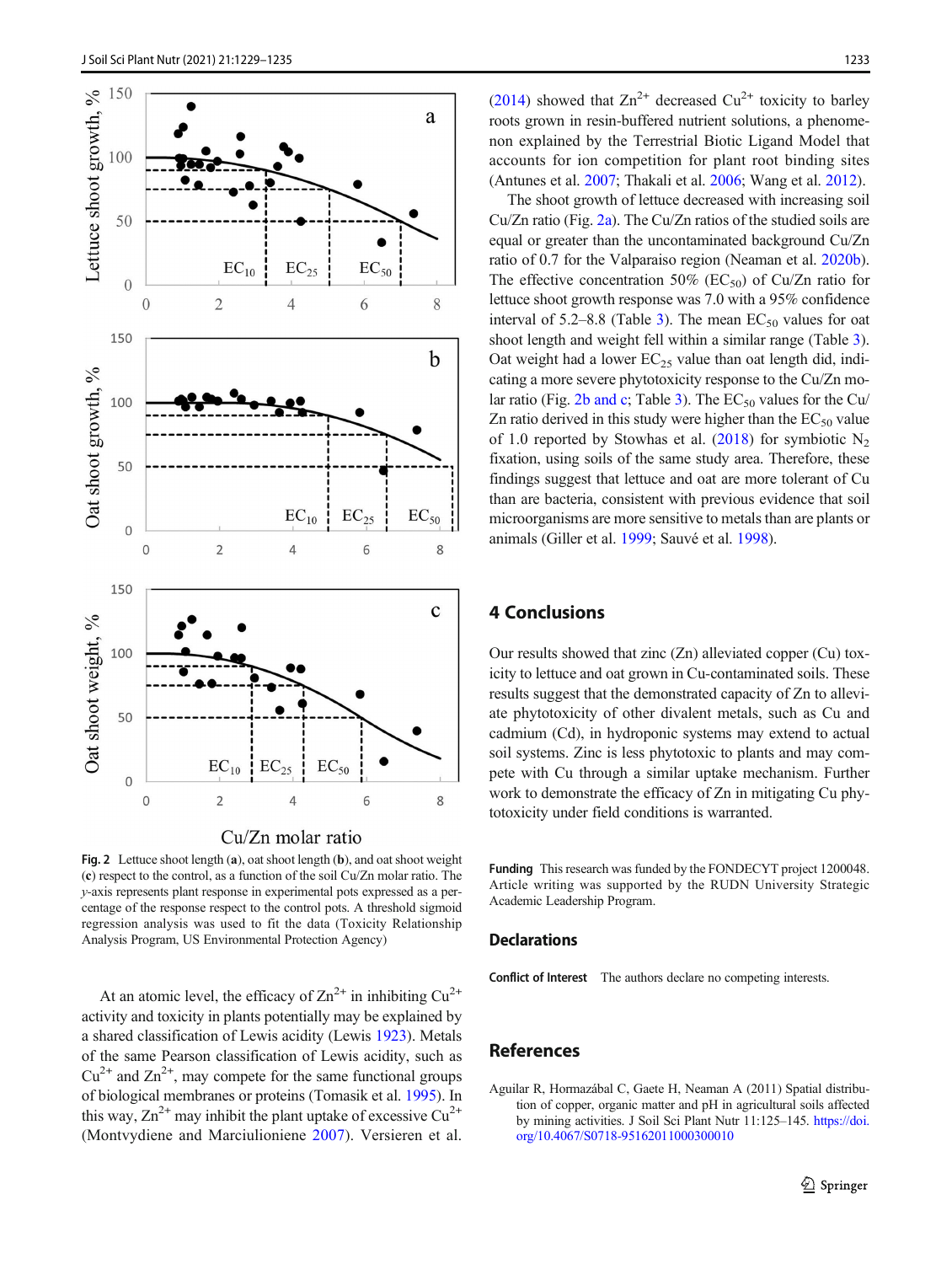- <span id="page-5-0"></span>Antunes PMC, Hale BA, Ryan AC (2007) Toxicity versus accumulation for barley plants exposed to copper in the presence of metal buffers: progress towards development of a terrestrial biotic ligand model. Environ Toxicol Chem 26:2282–2289. [https://doi.org/10.1897/06-](https://doi.org/10.1897/06-641r.1) [641r.1](https://doi.org/10.1897/06-641r.1)
- Aravind P, Prasad MNV (2003) Zinc alleviates cadmium-induced oxidative stress in Ceratophyllum demersum L.: a free floating freshwater macrophyte. Plant Physiol Biochem 41:391–397. [https://doi.org/10.](https://doi.org/10.1016/S0981-9428(03)00035-4) [1016/S0981-9428\(03\)00035-4](https://doi.org/10.1016/S0981-9428(03)00035-4)
- Cakmak I (2000) Possible roles of zinc in protecting plant cells from damage by reactive oxygen species. New Phytol 146:185–205. <https://doi.org/10.1046/j.1469-8137.2000.00630.x>
- Cheung YH, Wong MH, Tam NFY (1989) Root and shoot elongation as an assessment of heavy metal toxicity and 'Zn Equivalent Value' of edible crops. Hydrobiologia 188-189:377–383. [https://doi.org/10.](https://doi.org/10.1007/BF00027803) [1007/BF00027803](https://doi.org/10.1007/BF00027803)
- De Oliveira VH, Tibbett M (2018) Tolerance, toxicity and transport of Cd and Zn in Populus trichocarpa. Environ Exp Bot 155:281–292. <https://doi.org/10.1016/j.envexpbot.2018.07.011>
- Delgadillo V, Verdejo J, Mondaca P, Verdugo G, Gaete H, Hodson ME, Neaman A (2017) Proposed modification to avoidance test with Eisenia fetida to assess metal toxicity in agricultural soils affected by mining activities. Ecotoxicol Environ Saf 140:230–234. [https://](https://doi.org/10.1016/j.ecoenv.2017.02.038) [doi.org/10.1016/j.ecoenv.2017.02.038](https://doi.org/10.1016/j.ecoenv.2017.02.038)
- Dirilgen N, Inel Y (1994) Effects of zinc and copper on growth and metal accumulation in duckweed, Leman-minor. Bull Environ Contam Toxicol 53:442–449. <https://doi.org/10.1007/bf00197238>
- Dong Q, Hu S, Fei L, Liu LJ, Wang ZL (2019) Interaction between Cd and Zn on metal accumulation, translocation and mineral nutrition in tall fescue (Festuca arundinacea). International Journal of Molecular Sciences 20:3332. <https://doi.org/10.3390/ijms20133332>
- Ebbs SD, Kochian LV (1997) Toxicity of zinc and copper to Brassica species: implications for phytoremediation. J Environ Qual 26:776– 781. <https://doi.org/10.2134/jeq1997.00472425002600030026x>
- Eissa MA, Negim OE (2018) Heavy metals uptake and translocation by lettuce and spinach grown on a metal-contaminated soil. J Soil Sci Plant Nutr 18:1097–1107. [https://doi.org/10.4067/S0718-](https://doi.org/10.4067/S0718-95162018005003101) [95162018005003101](https://doi.org/10.4067/S0718-95162018005003101)
- Gao J, Zhao T, Tsang DCW, Zhao N, Wei H, Feng M, Liu K, Zhang W, Qiu R (2020) Effects of Zn in sludge-derived biochar on Cd immobilization and biological uptake by lettuce. Sci Total Environ 714: 136721. <https://doi.org/10.1016/j.scitotenv.2020.136721>
- Giller KE, Witter E, McGrath SP (1999) Assessing risks of heavy metal toxicity in agricultural soils: do microbes matter? Hum Ecol Risk Assess 5:683–689. [https://doi.org/10.1080/10807039.1999.](https://doi.org/10.1080/10807039.1999.9657732) [9657732](https://doi.org/10.1080/10807039.1999.9657732)
- González I, Neaman A, Cortés A, Rubio P (2014) Effect of compost and biodegradable chelate addition on phytoextraction of copper by Oenothera picensis grown in Cu-contaminated acid soils. Chemosphere 95:111–115. [https://doi.org/10.1016/j.chemosphere.](https://doi.org/10.1016/j.chemosphere.2013.08.046) [2013.08.046](https://doi.org/10.1016/j.chemosphere.2013.08.046)
- Green ID, Tibbett M (2008) Differential uptake, partitioning and transfer of Cd and Zn in the soil−pea plant−aphid system. Environmental Science & Technology 42:450–455. [https://doi.org/10.1021/](https://doi.org/10.1021/es071992c) [es071992c](https://doi.org/10.1021/es071992c)
- Green I, Merrington G, Tibbett M (2003) Transfer of cadmium and zinc from sewage sludge amended soil through a plant–aphid system to newly emerged adult ladybirds (Coccinella septempunctata). Agric Ecosyst Environ 99:171–178. [https://doi.org/10.1016/S0167-](https://doi.org/10.1016/S0167-8809(03)00147-6) [8809\(03\)00147-6](https://doi.org/10.1016/S0167-8809(03)00147-6)
- Green ID, Jeffries C, Diaz A, Tibbett M (2006) Contrasting behaviour of cadmium and zinc in a soil–plant–arthropod system. Chemosphere 64:1115–1121. <https://doi.org/10.1016/j.chemosphere.2005.11.074>
- Hassan MJ, Zhang G, Wu F, Wei K, Chen Z (2005) Zinc alleviates growth inhibition and oxidative stress caused by cadmium in rice.

J Plant Nutr Soil Sci 168:255–261. [https://doi.org/10.1002/jpln.](https://doi.org/10.1002/jpln.200420403) [200420403](https://doi.org/10.1002/jpln.200420403)

- ISO 11269-2 (2005) Soil quality determination of the effects of pollutants on soil flora - part 2: effects of chemicals on the emergence and growth of higher plants. International Organization for Standardization, Genève
- ISO 22030 (2005) Soil quality biological methods chronic toxicity in higher plants. International Organization for Standardization, Genève
- Javed H, Naeem A, Rengel Z, Dahlawi S (2016) Timing of foliar Zn application plays a vital role in minimizing Cd accumulation in wheat. Environ Sci Pollut Res 23:16432–16439. [https://doi.org/10.](https://doi.org/10.1007/s11356-016-6822-y) [1007/s11356-016-6822-y](https://doi.org/10.1007/s11356-016-6822-y)
- Kinraide TB, Pedler JF, Parker DR (2004) Relative effectiveness of calcium and magnesium in the alleviation of rhizotoxicity in wheat induced by copper, zinc, aluminum, sodium, and low pH. Plant Soil 259:201–208. [https://doi.org/10.1023/b:Plso.0000020972.](https://doi.org/10.1023/b:Plso.0000020972.18777.99) [18777.99](https://doi.org/10.1023/b:Plso.0000020972.18777.99)
- Kumpiene J et al (2017) Assessment of methods for determining bioavailability of trace elements in soils: a review. Pedosphere 27:389–406. [https://doi.org/10.1016/S1002-0160\(17\)60337-0](https://doi.org/10.1016/S1002-0160(17)60337-0)
- Le TTY, Vijver MG, Kinraide TB, Peijnenburg W, Hendriks AJ (2013) Modelling metal-metal interactions and metal toxicity to lettuce Lactuca sativa following mixture exposure (Cu2+-Zn2+ and Cu2+-Ag+). Environ Pollut 176:185–192. [https://doi.org/10.1016/](https://doi.org/10.1016/j.envpol.2013.01.017) [j.envpol.2013.01.017](https://doi.org/10.1016/j.envpol.2013.01.017)
- Lewis GN (1923) Valence and the structure of molecules. The Chemical Catalogue Company, New York
- Liu L, Chen H, Cai P, Liang W, Huang Q (2009) Immobilization and phytotoxicity of Cd in contaminated soil amended with chicken manure compost. J Hazard Mater 163:563–567. [https://doi.org/10.](https://doi.org/10.1016/j.jhazmat.2008.07.004) [1016/j.jhazmat.2008.07.004](https://doi.org/10.1016/j.jhazmat.2008.07.004)
- Liu Y, Vijver MG, Peijnenburg WJGM (2014) Comparing three approaches in extending biotic ligand models to predict the toxicity of binary metal mixtures (Cu–Ni, Cu–Zn and Cu–Ag) to lettuce (Lactuca sativa L.). Chemosphere 112:282–288. [https://doi.org/10.](https://doi.org/10.1016/j.chemosphere.2014.04.077) [1016/j.chemosphere.2014.04.077](https://doi.org/10.1016/j.chemosphere.2014.04.077)
- Long XX, Yang XE, Ni WZ, Ye ZQ, He ZL, Calvert DV, Stoffella JP (2003) Assessing zinc thresholds for phytotoxicity and potential dietary toxicity in selected vegetable crops. Commun Soil Sci Plant Anal 34:1421–1434. <https://doi.org/10.1081/CSS-120020454>
- Maxwell JA (1968) Rock and mineral analysis. Interscience Publishers, New York
- McBride M, Sauve S, Hendershot W (1997) Solubility control of Cu, Zn, Cd and Pb in contaminated soils. Eur J Soil Sci 48:337–346. [https://](https://doi.org/10.1111/j.1365-2389.1997.tb00554.x) [doi.org/10.1111/j.1365-2389.1997.tb00554.x](https://doi.org/10.1111/j.1365-2389.1997.tb00554.x)
- Milone MT, Sgherri C, Clijsters H, Navari-Izzo F (2003) Antioxidative responses of wheat treated with realistic concentration of cadmium. Environ Exp Bot 50:265–276. [https://doi.org/10.1016/S0098-](https://doi.org/10.1016/S0098-8472(03)00037-6) [8472\(03\)00037-6](https://doi.org/10.1016/S0098-8472(03)00037-6)
- Montvydiene D, Marciulioniene D (2007) Assessment of toxic interaction of metals in binary mixtures using Lepidium sativum and Spirodela polyrrhiza. Pol J Environ Stud 16:777–783
- Neaman A, Selles I, Martínez CE, Dovletyarova EA (2020a) Analyzing soil metal toxicity: spiked or field-contaminated soils? Environ Toxicol Chem 39:513–514. <https://doi.org/10.1002/etc.4654>
- Neaman A, Valenzuela P, Tapia-Gatica J, Selles I, Novoselov AA, Dovletyarova EA, Yáñez C, Krutyakov YA, Stuckey JW (2020b) Chilean regulations on metal-polluted soils: the need to advance from adapting foreign laws towards developing sovereign legislation. Environmental Research 185:109429. [https://doi.org/10.1016/](https://doi.org/10.1016/j.envres.2020.109429) [j.envres.2020.109429](https://doi.org/10.1016/j.envres.2020.109429)
- OECD 208 (2006) Guidelines for the testing of chemicals. Terrestrial plant test: seedling emergence and seedling growth test. Organisation for Economic Co-operation and Development, Paris